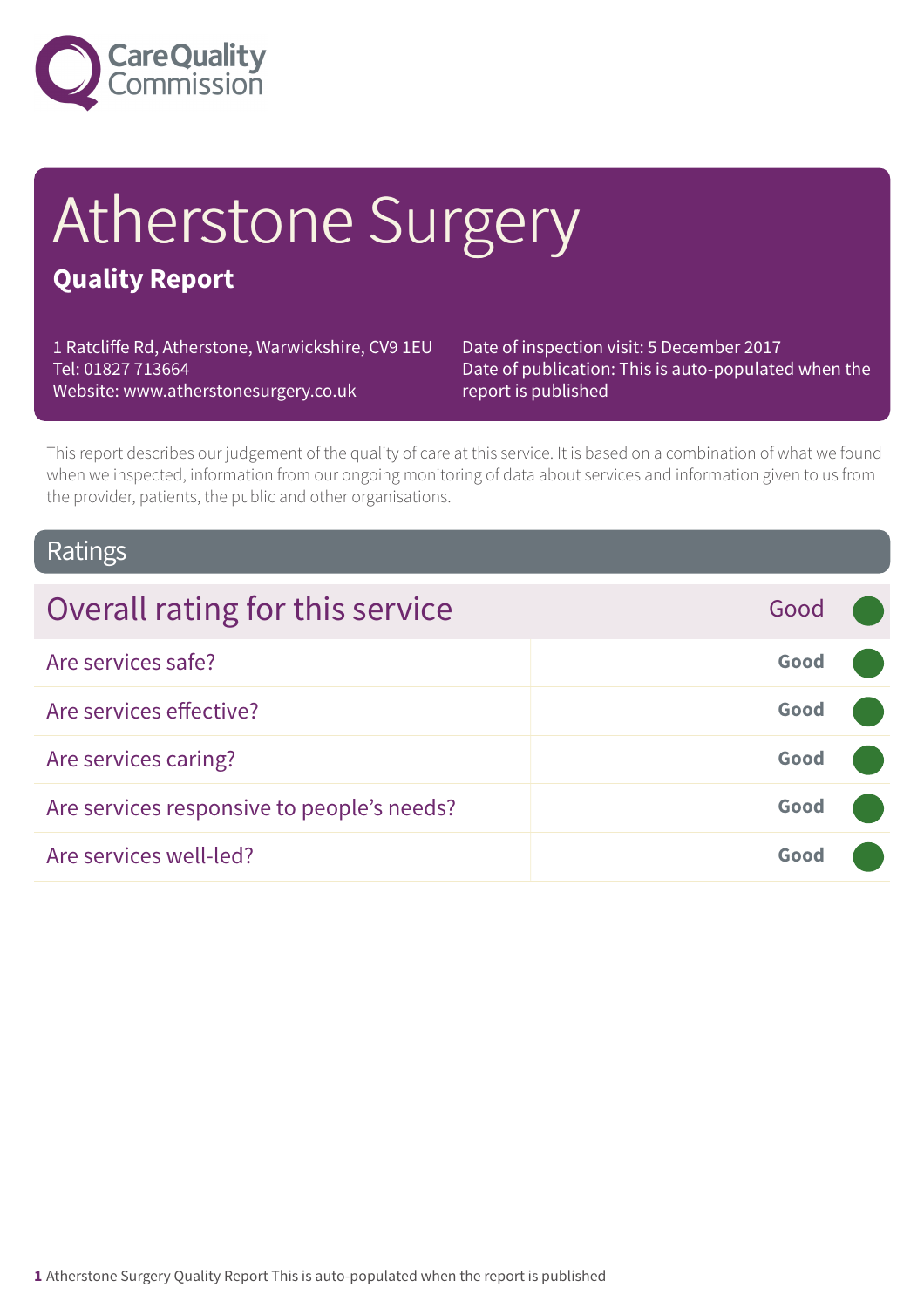## Summary of findings

## **Contents**

| Summary of this inspection<br>Overall summary | Page<br>$\mathcal{L}$ |
|-----------------------------------------------|-----------------------|
| Detailed findings from this inspection        |                       |
| Our inspection team                           | $\overline{4}$        |
| Background to Atherstone Surgery              | $\overline{4}$        |
| Detailed findings                             | .5                    |

## Overall summary

### **Letter from the Chief Inspector of General Practice**

### **This practice is rated as Good overall.**

The key questions are rated as:

Are services safe? – Good

Are services effective? – Good

Are services caring? – Good

Are services responsive? – Good

Are services well-led? - Good

As part of our inspection process, we also look at the quality of care for specific population groups. The population groups are rated as:

Older People – Good

People with long-term conditions – Good

Families, children and young people – Good

Working age people (including those recently retired and students – Good

People whose circumstances may make them vulnerable – Good

People experiencing poor mental health (including people with dementia) - Good

We carried out an announced comprehensive inspection at Atherstone Surgery on 5 December 2017 as part of our inspection programme.

- Urgent same day patient appointments were available when needed. All patients we spoke with and those who completed comment cards before our inspection said they were always able to obtain same day appointments and access care when needed.
- Patients' needs were assessed and care delivered in line with current guidelines. Staff had the appropriate skills, knowledge and experience to deliver effective care and treatment.
- Results from the national GP patient survey revealed a high level of patient satisfaction about the care given at the practice. For example, 94% of patients who responded said the last GP they saw or spoke to was good at treating them with care and concern and 98% had confidence and trust in the last GP they saw or spoke to.
	- The practice had clear systems to manage risk so that safety incidents were less likely to happen. When incidents did happen, the practice learned from them and improved their processes.
- Patients said GPs gave them enough time and treated them with dignity and respect.
	- A business development plan was in place for 2015-2020. Plans included the redevelopment of the practice building and extension of the car park to best meet patient demand and ease pressure on space.
	- The practice was located in an area withlarger elderly population and had identified over 1200 patients as carers (just under 8% of the practice list).

At this inspection we found: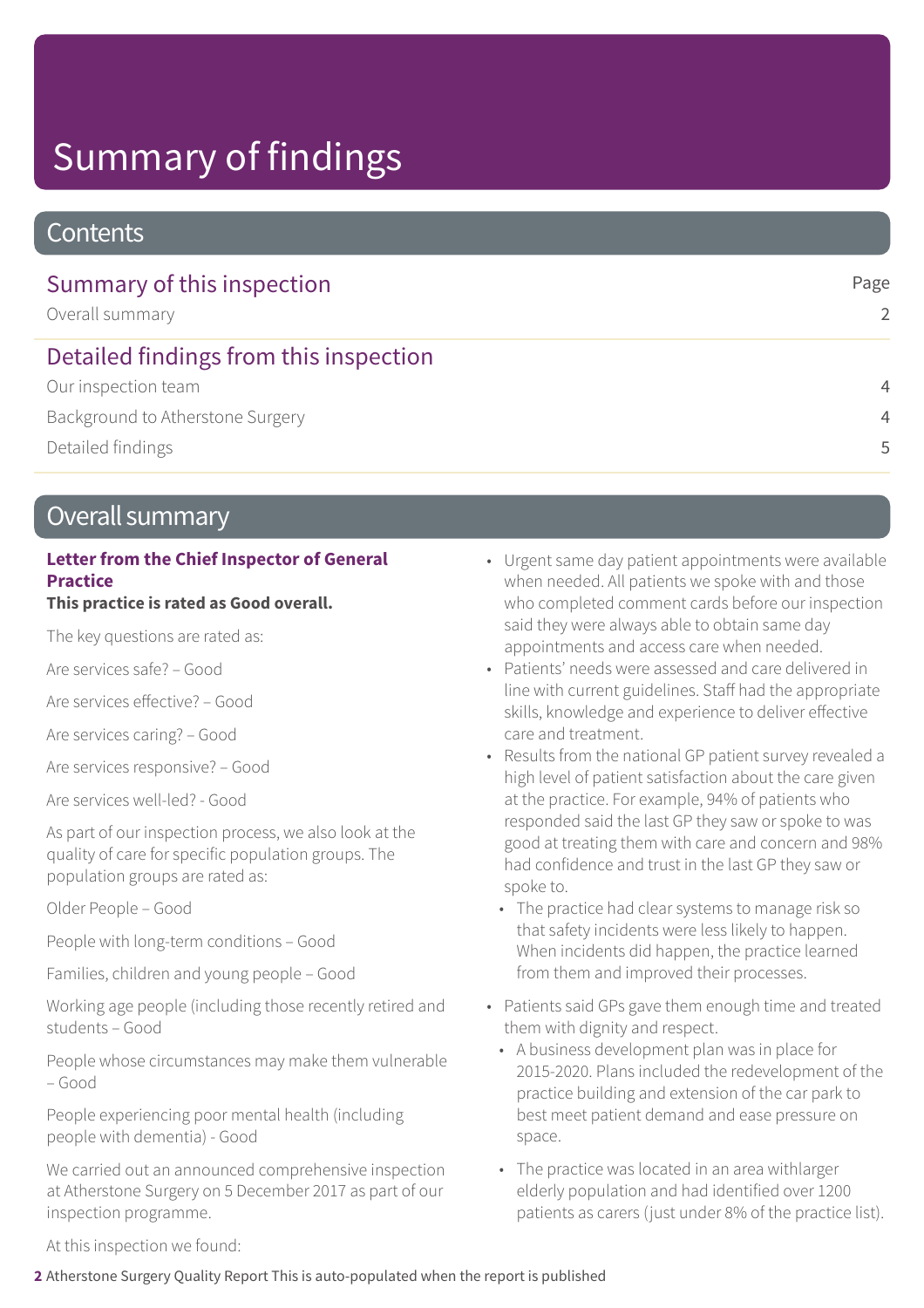## Summary of findings

### **Professor Steve Field (CBE FRCP FFPH FRCGP)**

Chief Inspector of General Practice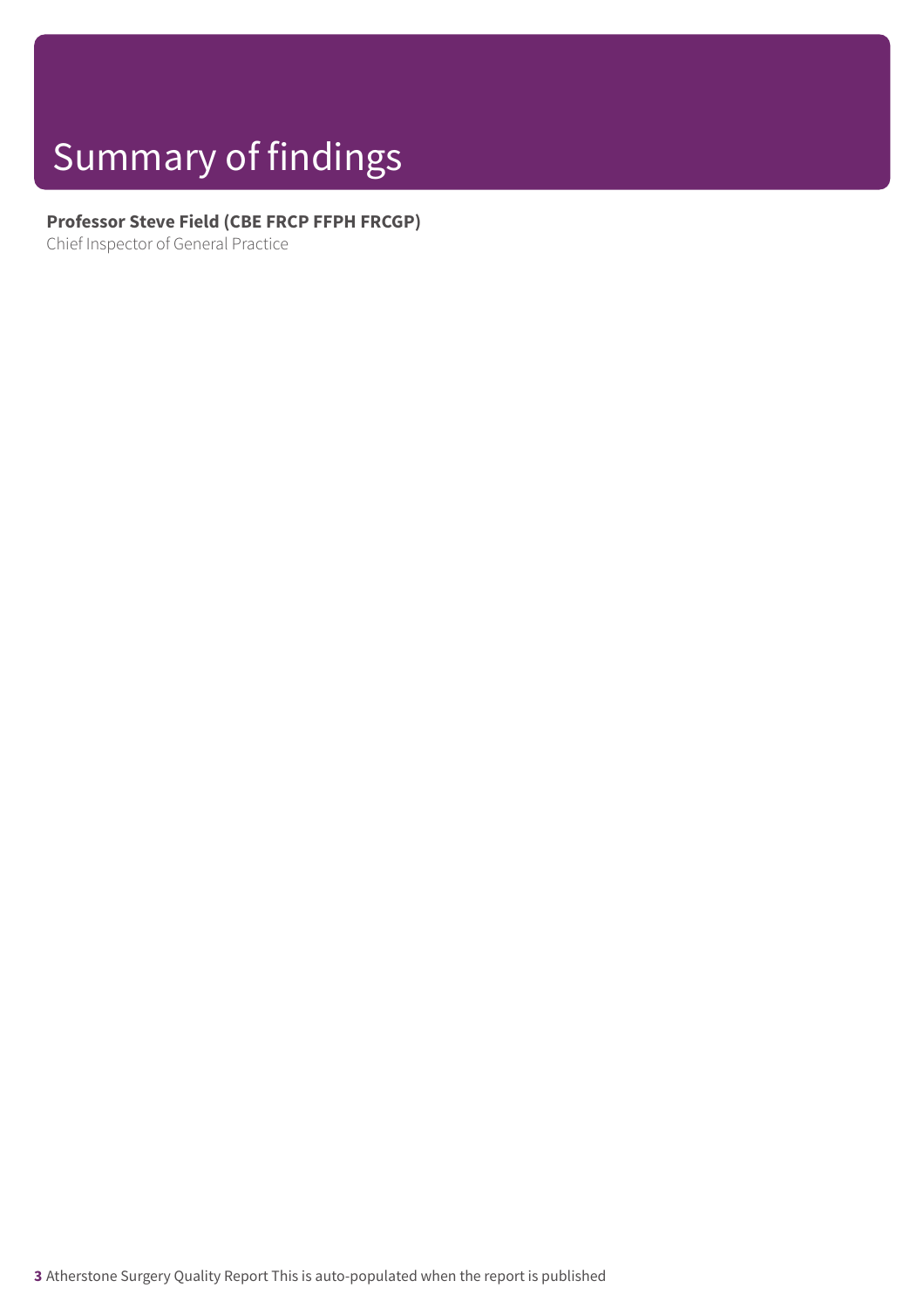

## Atherstone Surgery **Detailed findings**

## Our inspection team

### **Our inspection team was led by:**

Our inspection team was led by a CQC lead inspector**.** The team included a GP specialist adviser.

## **Background to Atherstone Surgery**

- The practice name is Atherstone Surgery.
- Located in north-east Atherstone at 1 Ratcliffe Rd, Atherstone, Warwickshire, CV9 1EU
- Telephone number: 01827 713664. www.atherstonesurgery.co.uk
- The practice has a General Medical Services (GMS) contract with NHS England. The GMS contract is the contract between general practices and NHS England for delivering primary care services to local communities.
- At the time of our inspection, 15,924 patients were registered at the practice.
- The practice building is open from 8am to 5.30pm on Mondays to Fridays with appointments available throughout those times. Telephone lines are open until 5.45pm then divert to an on-call GP until 6.30pm.
- An open surgery is held on Monday and Friday mornings.
- When the practice is closed, patients can access out of hours care provided by Care UK through NHS 111 and available at the local George Eliot Hospital.
- The practice has nine partner GPs (five male and four female), two Advanced Nurse Practitioners (ANP), three practice nurses and two healthcare assistants. They are supported by a practice manager, administrative and dispensary staff.
- The practice was able to offer dispensing services to those patients on the practice list who lived more than one mile from their nearest pharmacy. The building also contains a commercially operated pharmacy.
- Atherstone Surgery is a large practice located in a rural area.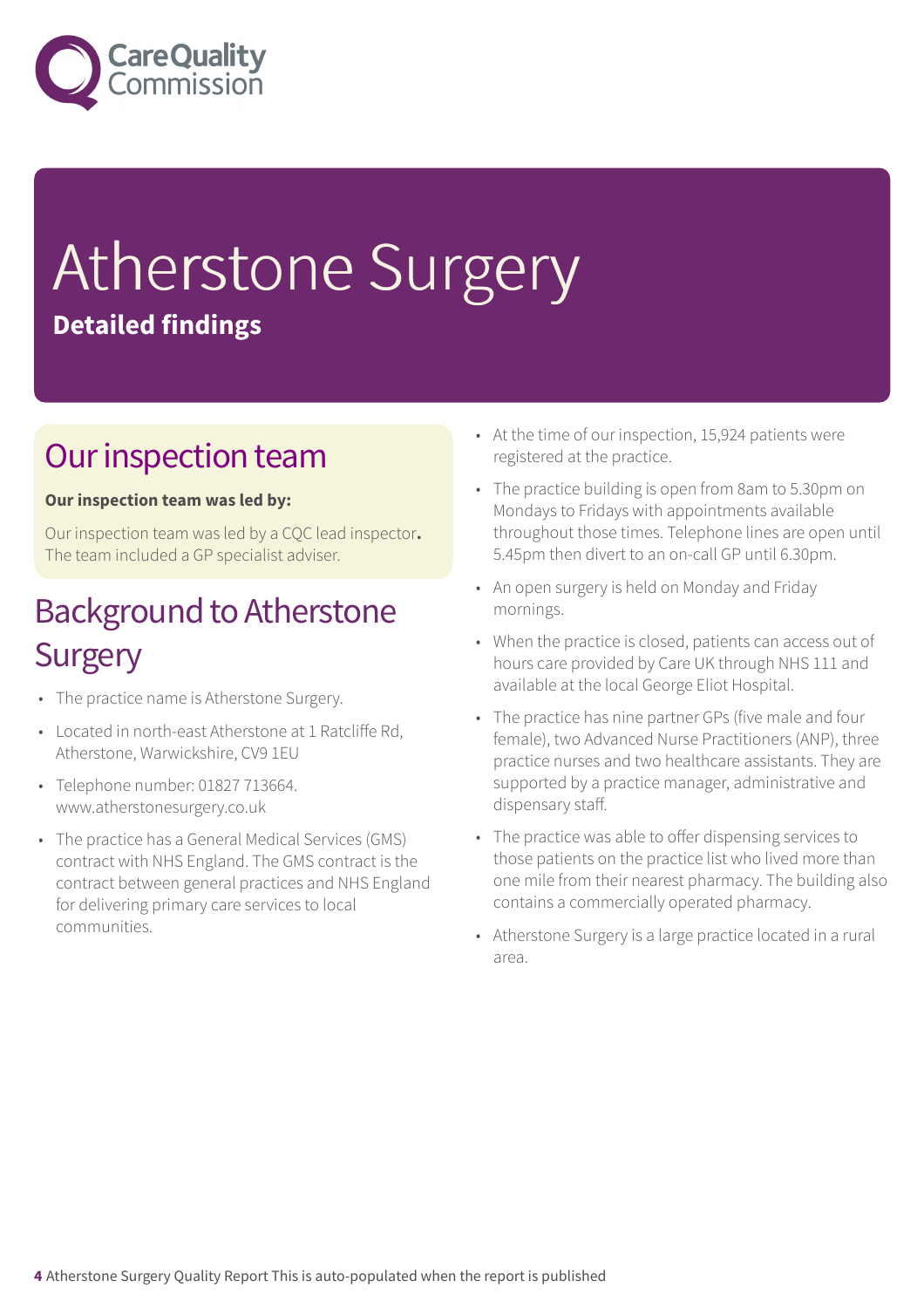## Are services safe?

## **Our findings**

**We rated the practice, and all of the population groups, as good for providing safe services.**

#### **Safety systems and processes**

Atherstone Surgery had clear systems to keep patients safe and safeguarded from abuse.

- The practice carried out appropriate safety risk assessments. It had a range of safety policies which were regularly reviewed and communicated to staff. For example, health and safety and fire safety, for which staff had also received appropriate training.
- The practice had a variety of other risk assessments in place to monitor safety of the premises such as control of substances hazardous to health and infection control and Legionella (Legionella is a term for a particular bacterium which can contaminate water systems in buildings). A Legionella risk assessment had been carried out in September 2017.
- Staff received safety information for the practice as part of their induction and refresher training. The practice had systems to safeguard children and vulnerable adults from abuse which were based on guidelines issued by Warwickshire's Multi-Agency Safeguarding Hub (MASH) and in conjunction with the local authority. Policies were regularly reviewed and were accessible to all staff. They outlined clearly who to go to for further guidance.
- All staff received up-to-date safeguarding and safety training. All clinical and clerical staff had been trained to a level appropriate for their role. They knew how to identify and report concerns.
- Staff who acted as chaperones were trained for the role and had received a DBS check. (DBS checks identify whether a person has a criminal record or is on an official list of people barred from working in roles where they may have contact with children or adults who may be vulnerable).
- The practice carried out staff checks, including checks of professional registration where relevant, on recruitment and on an on-going basis. DBS checks and risk assessments were undertaken where required.
- The practice worked with other agencies (for example, Social Services and Warwickshire Against Domestic

Abuse) to support patients and protect them from neglect and abuse. Staff took steps to protect patients from abuse, neglect, harassment, discrimination and breaches of their dignity and respect.

- There was an effective system to manage infection prevention and control. Appropriate polices were in place to support this, for example, needle stick injury and hand washing technique. The last infection control audit had been carried out in October 2017.
- The practice ensured that facilities and equipment were safe and that equipment was maintained according to manufacturers' instructions. Regular checks were carried out, for example, portable appliance testing(PAT) – November 2017 and calibration of equipment – March 2017.
- There were systems for safely managing healthcare waste and a contract for its disposal was in place with an appropriate organisation.

### **Risks to patients**

There were systems to assess, monitor and manage risks to patient safety.

- There were arrangements for planning and monitoring the number and mix of staff needed. There was a rota system in place for all the different staffing groups to ensure enough staff were on duty. Staff were able to cover for each other when absent.
- There was an effective induction system for temporary staff tailored to their role. This included locum GPs used by the practice, although the practice very rarely needed to use any.
- Staff understood their responsibilities to manage emergencies on the premises and to recognise those in need of urgent medical attention. The practice had a defibrillator (which provides an electric shock to stabilise a life threatening heart rhythm) available on the premises and oxygen with adult and children's masks. There was a first aid kit and accident book available. Clinicians knew how to identify and manage patients with severe infections, for example, sepsis.
- When there were changes to services or staff the practice assessed and monitored the impact on safety.

### **Information to deliver safe care and treatment**

Staff had the information they needed to deliver safe care and treatment to patients.

### **5** Atherstone Surgery Quality Report This is auto-populated when the report is published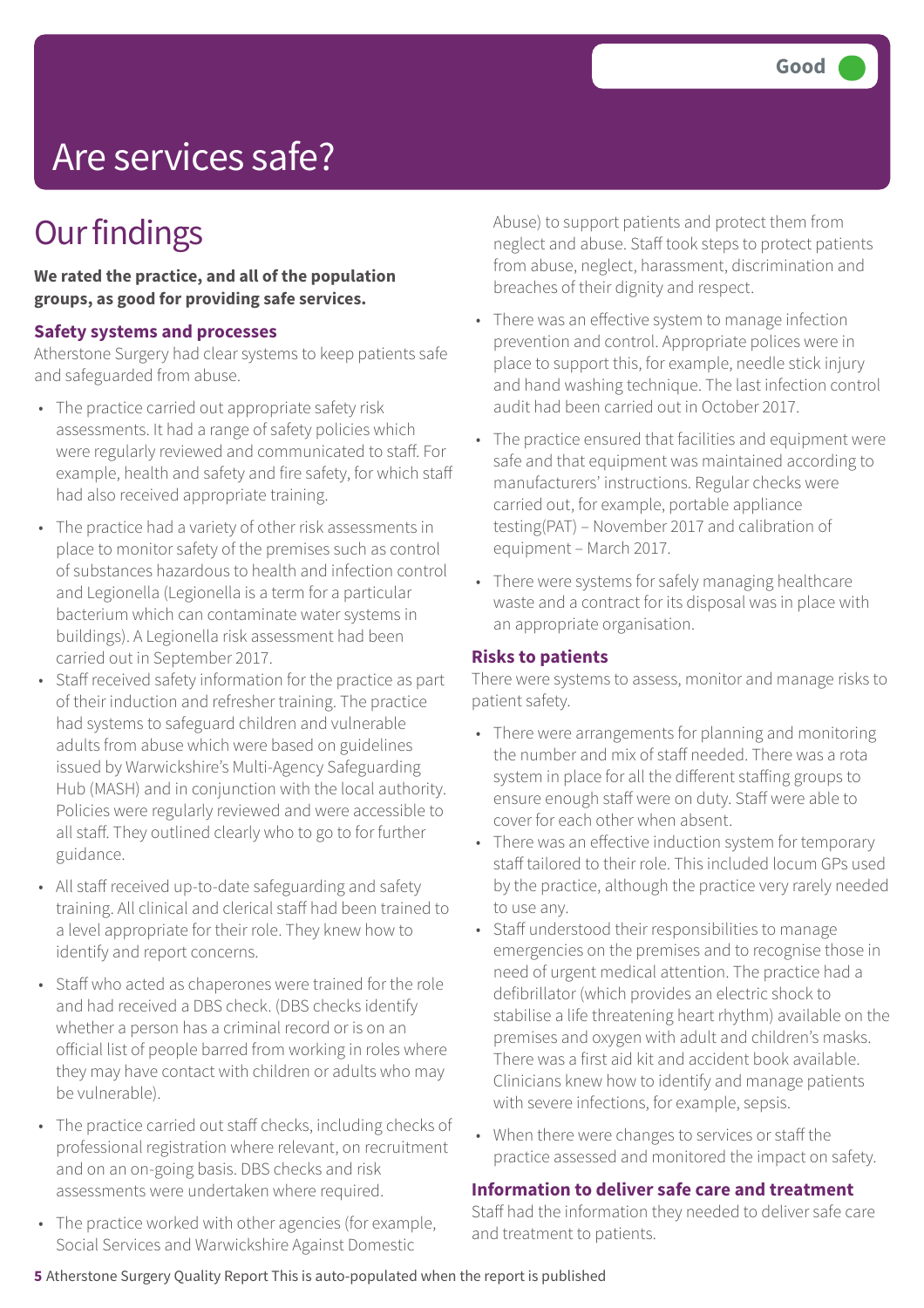## Are services safe?

- Individual care records were written and managed in a way that kept patients safe. The care records we saw showed that information needed to deliver safe care and treatment was available to relevant staff in an accessible way.
- The practice had systems for sharing information with staff and other agencies to enable them to deliver safe care and treatment. For example, the practice had a good working relationship with the local health visitor team and district nursing team and they regularly attended practice meetings when needed.
- Referral letters included all of the necessary information and patients were followed up if they failed to attend for these appointments.

### **Safe and appropriate use of medicines**

The practice had reliable systems for appropriate and safe handling of medicines.

- The systems for managing medicines, including vaccines, medical gases, and emergency medicines and equipment minimised risks. The practice kept prescription stationery securely and monitored its use. This included forms used in computer printers.
- Staff prescribed, administered or supplied medicines to patients and gave advice on medicines in line with legal requirements and current national guidance. Processes were in place for the handling of repeat prescriptions and the practicice carried out regular medicines audits, to ensure prescribing was in line with best practice guidelines for safe prescribing.
- The practice was able to offer dispensing services to those patients on the practice list who lived more than one mile from their nearest pharmacy. Arrangements for dispensing medicines at the practice kept patients safe. Any medicines incidents or 'near misses' were recorded for learning and the practice had a system in place to monitor the quality of the dispensing process. Dispensary staff showed us standard procedures which covered all aspects of the dispensing process (these are written instructions about how to safely dispense medicines) and all had received appropriate training and had opportunities for continuing learning and development. The dispensary had signed up to the DSQS (Dispensing Services Quality Scheme) and operated within its guidelines.

• Patients' health was monitored to ensure medicines were being used safely and followed up appropriately. The practice involved patients in regular reviews of their medicines.

#### **Track record on safety**

The practice had a good safety record.

- There were comprehensive risk assessments in relation to safety issues and an incident management procedure was in place.
- The practice monitored and reviewed activity. This helped it to understand risks and gave a clear, accurate and current picture that led to safety improvements. For example, the practice had recently reviewed its process for receiving requests for repeat prescriptions.

#### **Lessons learned and improvements made**

The practice learned and made improvements when things went wrong.

- There was a system for recording and acting on significant events and incidents. Staff understood their duty to raise concerns and report incidents and near misses. Leaders and managers supported them when they did so.
- All significant events and incidents were reviewed in a clinical learning meeting which was held monthly.
- There were adequate systems for reviewing and investigating when things went wrong. The practice learned and shared lessons, identified themes and took action to improve safety in the practice. For example, a delay with a blood test referral resulting in the procedure being reviewed and amended.
- There was a system for receiving and acting on safety alerts. Alerts were received by email from external agencies such as Medicines and Healthcare products Regulatory Agency (MHRA) and the National Institute for Health and Care Excellence (NICE). Searches were made to identify any patients affected by alerts and they were discussed in clinical meetings. The practice learned from external safety events as well as patient and medicine safety alerts.
- GPs and nurses described alerts where appropriate changes had been made as a result, for example, a shortage of a particular hepatitis vaccine.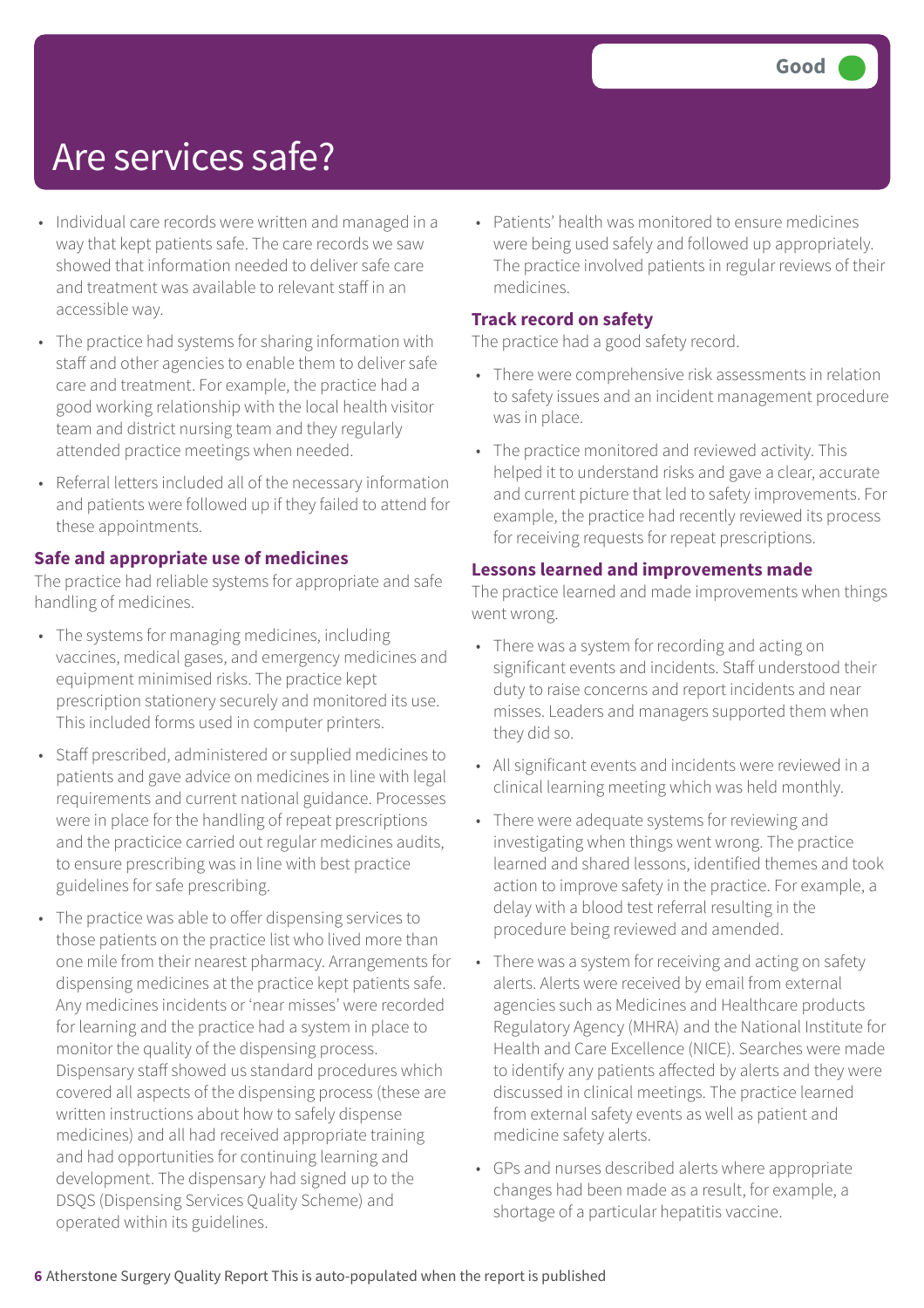## Are services effective?

(for example, treatment is effective)

## **Our findings**

**We rated the practice as good for providing effective services overall and across all population groups.**

#### **Effective needs assessment, care and treatment**

Atherstone Surgery had systems to keep clinicians up to date with current evidence-based practice. We saw that clinicians assessed needs and delivered care and treatment in line with current legislation, standards and guidance supported by clear clinical pathways and protocols.

- Patients' needs were fully assessed. This included their clinical needs and their mental and physical wellbeing in line with relevant and current evidence based guidance and standards, including National Institute for Health and Care Excellence (NICE) best practice guidelines. NICE is the organisation responsible for promoting clinical excellence and cost-effectiveness and for producing and issuing clinical guidelines to ensure that every NHS patient gets fair access to quality treatment.
- The practice used the Warwickshire North Clinical Commissioning Group (CCG) care pathway guidance.
- Data available for the practice showed it performed in-line with local and national averages and had no outliers (significant variations).
- We saw no evidence of discrimination when making care and treatment decisions.
- Staff advised patients what to do if their condition got worse and where to seek further help and support, including local out of hours services if necessary.
- The practice prioritised continuity of care, for example, all patients saw their allocated GP whenever possible.

### Older people:

• Older patients received a full assessment of their physical, mental and social needs. Those who were frail and vulnerable received appropriate help and signposting to other services if appropriate. This included an annual clinical review with a medicines review.

- All patients aged over 75 were invited for a health check. Over a 12 month period the practice had provided health checks on 85% of patients aged over 75.
- The practice kept a record of the number of falls that had occurred to each patient and was able to investigate if further medical intervention was needed.
- The practice followed up on older patients discharged from hospital. Discharge summaries were reviewed and the practice ensured medicines and care plans, if in place, were amended to reflect any extra or changed needs.
- Older people were represented on the Patient Participation Group (PPG).

People with long-term conditions:

- Patients with long-term conditions had a structured annual review to check their health and medicines needs were being met. This was carried out more frequently if the patient's condition required it. For patients with the most complex needs, the GP worked with other health and care professionals to deliver a coordinated package of care.
- Staff who were responsible for reviews of patients with long term conditions had received specific training.
- Longer appointments and home visits were available when needed.
- Patients with chronic obstructive pulmonary disease (COPD) – a lung condition, were issued with a 'green card'. This gave advice and practical guidance on how to self-manage their condition, details of concerns to look for and guidance for use in an emergency.

Families, children and young people:

- Childhood immunisations were carried out in line with the national childhood vaccination programme. Uptake rates for the vaccines given were above the target percentage of 90% set nationally. In many cases, the practice achieved 100% and had one of the highest achievement figures for the Clinical Commissioning Group (CCG).
- There were appointments outside of school hours and any child who needed an appointment was seen on the same day.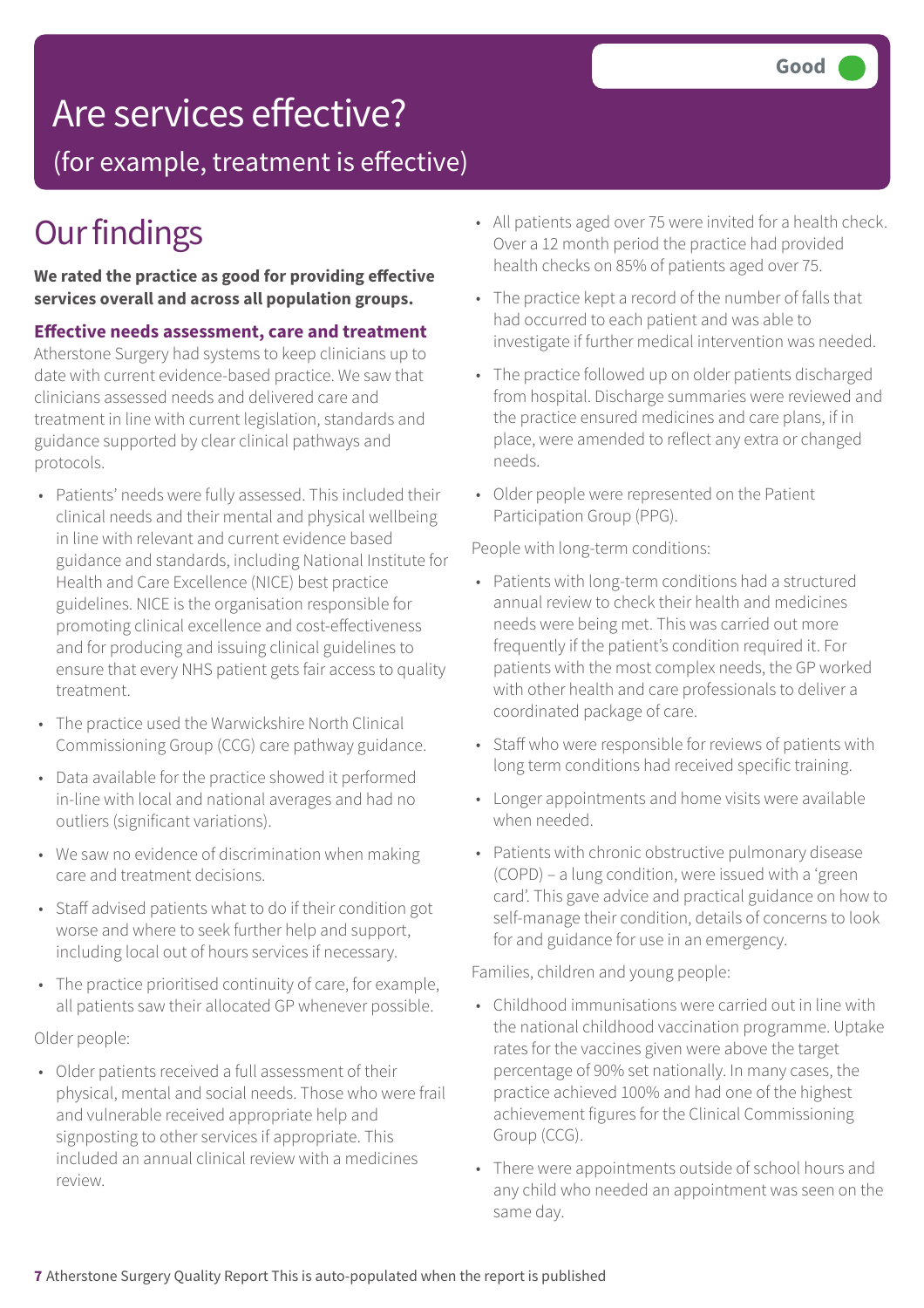## Are services effective?

## (for example, treatment is effective)

- The practice building was suitable for children and babies.
- We saw positive examples of joint working with midwives. Ante-natal appointments could be booked with the midwife team at a nearby location.
- Midwives and health visitors had direct contact with the practice team through a dedicated phone line.
- The practice had a dedicated immunisation nurse and co-ordinator who followed up any children who failed to attend for immunisations.
- The practice worked closely with an organisation called The Health Store which promotes and empowers young people to make informed choices about their relationships, sexual health and general health.
- The practice had arrangements to identify and review the treatment of newly pregnant women on long-term medicines.

Working age people (including those recently retired and students):

- The practice ensured it provided services to meet the needs of the working age population, For example, although extended hours appointments were not provided, the practice ensured any working patient who needed an appointment received one, for example, at the end of each days surgery if required.
- Telephone consultations were available for patients who were unable to reach the practice during the day.
- The practice's uptake for cervical screening was 93%, which was above the 80% coverage target for the national screening programme and one of the highest within the CCG.
- The practice had systems to inform eligible patients to have the meningitis vaccine, for example before attending university for the first time.
- Patients had access to appropriate health assessments and checks including NHS checks for patients aged 40-74. There was appropriate follow-up on the outcome of health assessments and checks where abnormalities or risk factors were identified.

People whose circumstances make them vulnerable:

- The practice supported vulnerable patients to access various support groups and voluntary organisations, for example, by working with the Community Learning Difficulty Team Leader.
- There was a register of vulnerable patients including those with a learning disability. This was regularly reviewed as patients' needs changed.
- Longer appointments were available for patients with a learning disability.
- The practice worked with other health care professionals to provide care to vulnerable patients, for example, the district nursing team.
- Staff could recognise signs of abuse in vulnerable adults and children. Staff were aware of their responsibilities to share appropriate information, record safeguarding concerns and how to contact relevant agencies in normal working hours and out of hours.
- The practice was registered as 'a place of safety', where people can go to receive help if they felt unsafe or at risk.

People experiencing poor mental health (including people with dementia):

- The practice worked with multi-disciplinary teams to provide appropriate care for patients with poor mental health. This included patients with dementia who also received support from the practice's dementia navigator.
- The practice specifically considered the physical health needs of patients with poor mental health and those living with dementia. For example the percentage of patients experiencing poor mental health who had received discussion and advice about alcohol consumption (practice 95%; CCG 95%; national 89%); and the percentage of patients experiencing poor mental health who had received discussion and advice about smoking cessation (practice 95%; CCG 95%; national 95%).

### **Monitoring care and treatment**

Atherstone Surgery had a comprehensive programme of quality improvement activity and routinely reviewed the effectiveness and appropriateness of the care provided. For example, over the last 12 months, the numbers of patients who received domperidone long-term (a medicine used to treat sickness and nausea) had been reduced by 50%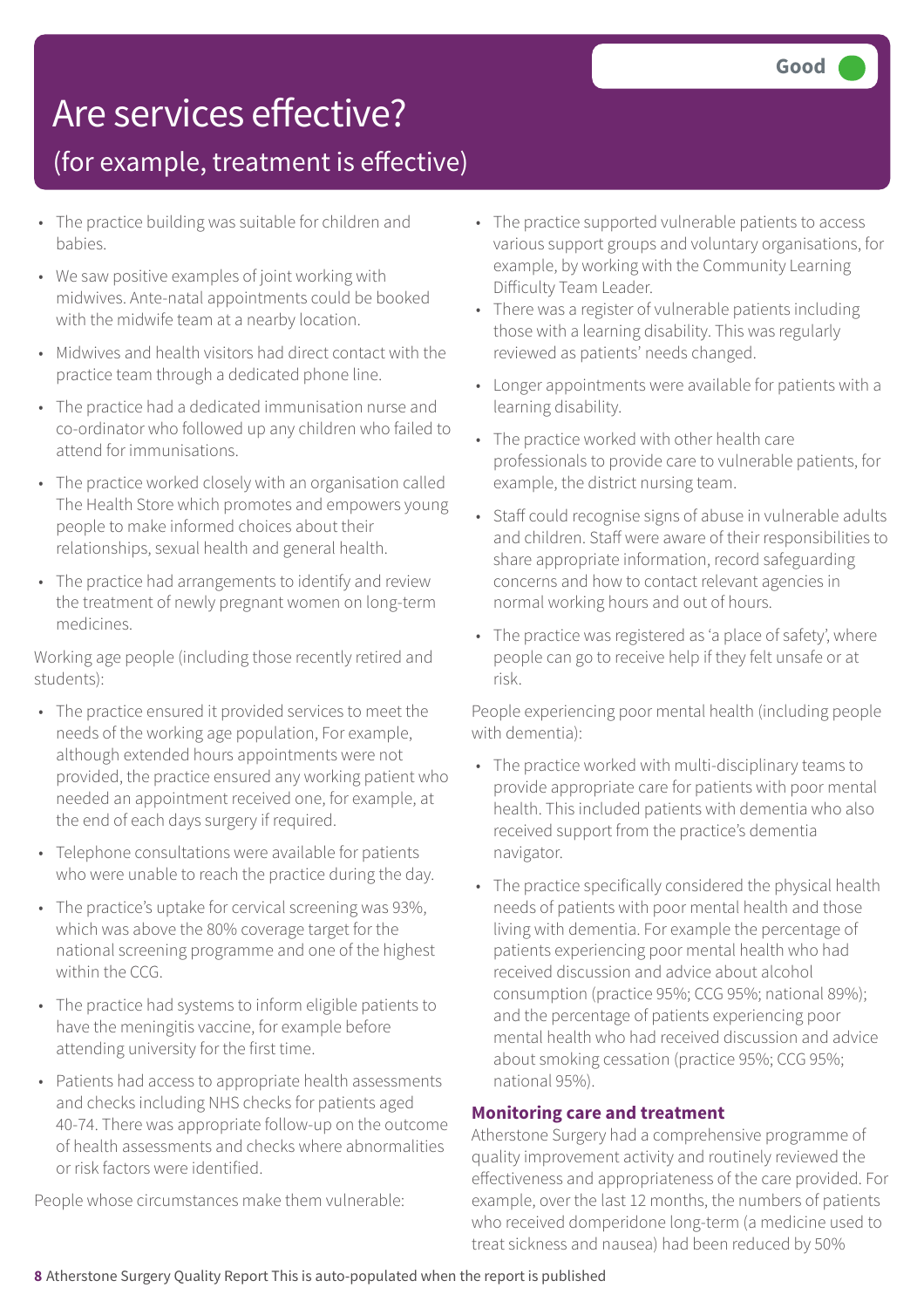## Are services effective? (for example, treatment is effective)

following the completion of clinical audits. Where appropriate, clinicians took part in local and national improvement initiatives. For example, the practice took part in an area-wide scheme to jointly review frail and vulnerable patients every four weeks.

The most recent published Quality Outcome Framework (QOF) results were 100% of the total number of points available compared with the Clinical Commissioning Group (CCG) average of 97% and national average of 94%. The overall exception reporting rate was 14% compared with a CCG average of 10% and a national average of 10%. (QOF is a system intended to improve the quality of general practice and reward good practice. Exception reporting is the removal of patients from QOF calculations where, for example, the patients decline or do not respond to invitations to attend a review of their condition or when a medicine is not appropriate.)

The practice performed above the local and national averages in a number of key areas:

- The percentage of patients diagnosed with dementia whose care plan has been reviewed in a face-to-face review in the preceding 12 months. The practice achieved 92% with an exception rate of 10%. This was above the CCG average of 86% with an exception rate of 7% and above the national average of 84% with an exception rate of 7%. The practice had recently introduced new measures to capture and record this data and told us there were some inaccuracies with this exception rate.
- The percentage of patients with hypertension in whom the last blood pressure reading (measured in the preceding 12 months) is 150/90 mmHg or less. The practice achieved 90% with an exception rate of 3%. This was above the CCG average of 85% with an exception rate of 4% and above the national average of 84% with an exception rate of 4%.
- The practice used information about care and treatment to make improvements. For example, the practice had introduced health care assistants to take over routine procedures such as blood pressure monitoring, heart disease prevention clinics and weight clinics.
- The practice was actively involved in quality improvement activity and a programme of clinical audit was in place.

### **Effective staffing**

Staff had the skills, knowledge and experience to carry out their roles. For example, staff whose role included immunisation and taking samples for the cervical screening programme had received specific training and could demonstrate how they stayed up to date. This was supported by evidence contained within the staff training records.

- The practice understood the learning needs of staff and provided protected time and training to meet them. Up to date records of skills, qualifications and training were maintained. Staff were encouraged and given opportunities to develop. For example, practice nurses took on more responsibility for long term conditions after health care assistants were recruited.
- The practice provided staff with ongoing support. This included an induction process, one-to-one meetings, appraisals, coaching and mentoring, clinical supervision and support for revalidation. We saw that all staff professional qualifications were up to date.
- There was a clear approach for supporting and managing staff when their performance was poor or variable, however, this had not had to be used for some considerable time.
- An up to date staff handbook was provided for all staff as guide to roles, activities and procedures within the practice.

### **Coordinating care and treatment**

Staff worked together and with other health and social care professionals to deliver effective care and treatment.

- We saw records that showed that all appropriate staff, including those in different teams, services and organisations, were involved in assessing, planning and delivering care and treatment. This included working with the district nursing team, health visitors and midwives. There was a dedicated phone line to ensure they had direct access to the practice team at busy times.
- Patients received coordinated and person-centred care. This included when they moved between services, when they were referred, or after they were discharged from hospital. The practice worked with patients to develop personal care plans that were shared with relevant agencies and their carers if they had one.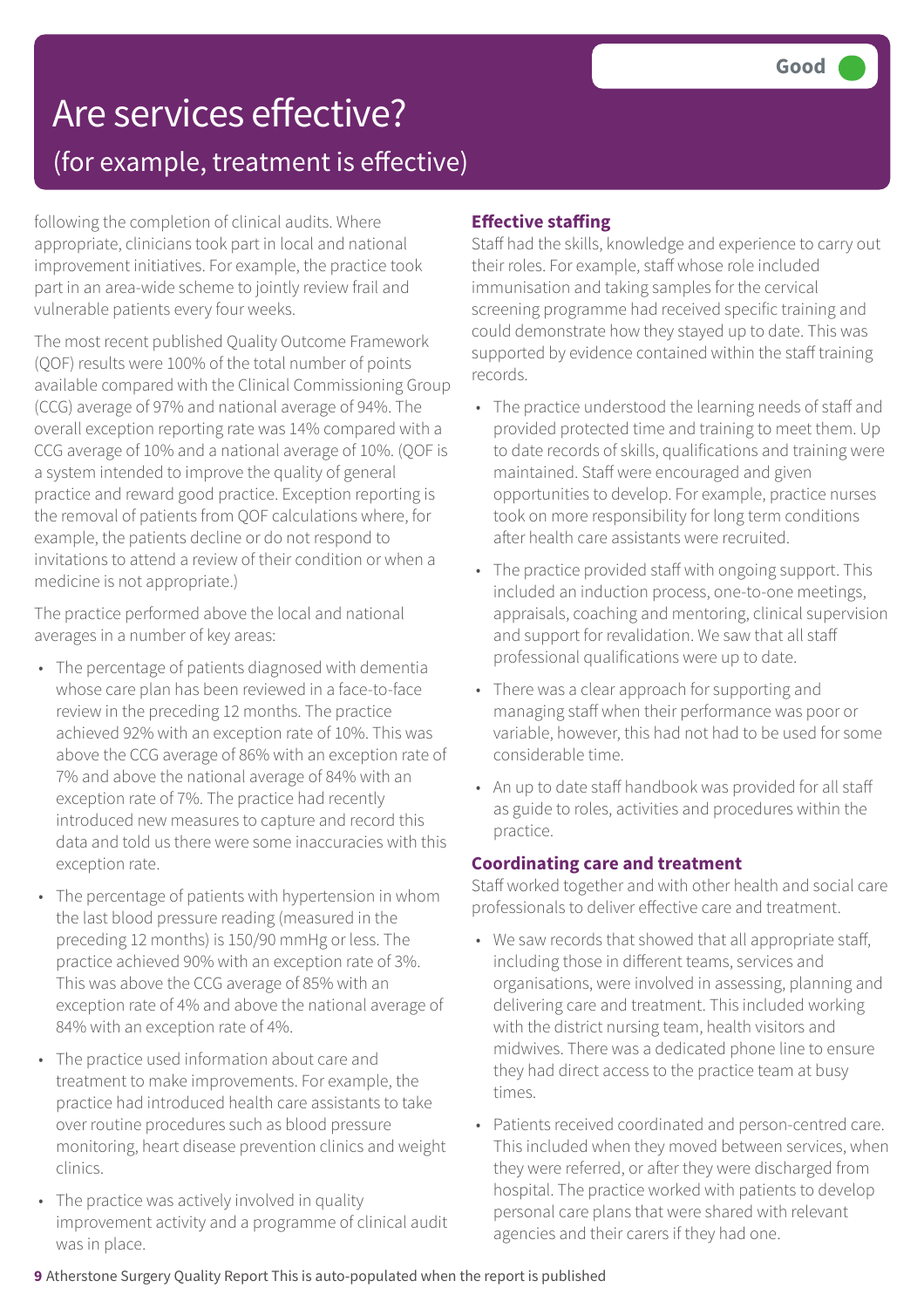## Are services effective?

## (for example, treatment is effective)

• The practice ensured that end of life care was delivered in a coordinated way which took into account the needs of different patients, including those who may be vulnerable because of their circumstances. GPs explained how patients who received palliative (end of life) care were reviewed.

### **Helping patients to live healthier lives**

Staff were consistent and proactive in helping patients to live healthier lives.

- The practice's uptake for bowel cancer screening was 59%, which was above the national average of 58%. Uptake for breast cancer screening was 74%, above the national average of 73%. The national screening programme was highlighted to patients and the practice had taken steps to further highlight the bowel and breast cancer screening programmes more proactively during consultations.
- The practice identified patients who may be in need of extra support and directed them to relevant services. This included patients in the last 12 months of their lives, patients at risk of developing a long-term condition and carers.
- Staff encouraged and supported patients to be involved in monitoring and managing their health and some patients with long-term conditions had self-management plans to reduce the need for medical intervention.
- Staff discussed changes to care or treatment with patients and their carers as necessary.
- The practice supported national priorities and initiatives to improve the population's health, for example, stop smoking campaigns, tackling obesity and screening programmes.

#### **Consent to care and treatment**

The practice obtained consent to care and treatment in line with legislation and guidance.

- Clinicians understood the consent and decision-making requirements of legislation and guidance including the Mental Capacity Act 2005.
- Clinicians supported patients to make decisions. Where appropriate, they assessed and recorded a patient's mental capacity to make a decision.
- The practice monitored the process for seeking consent appropriately.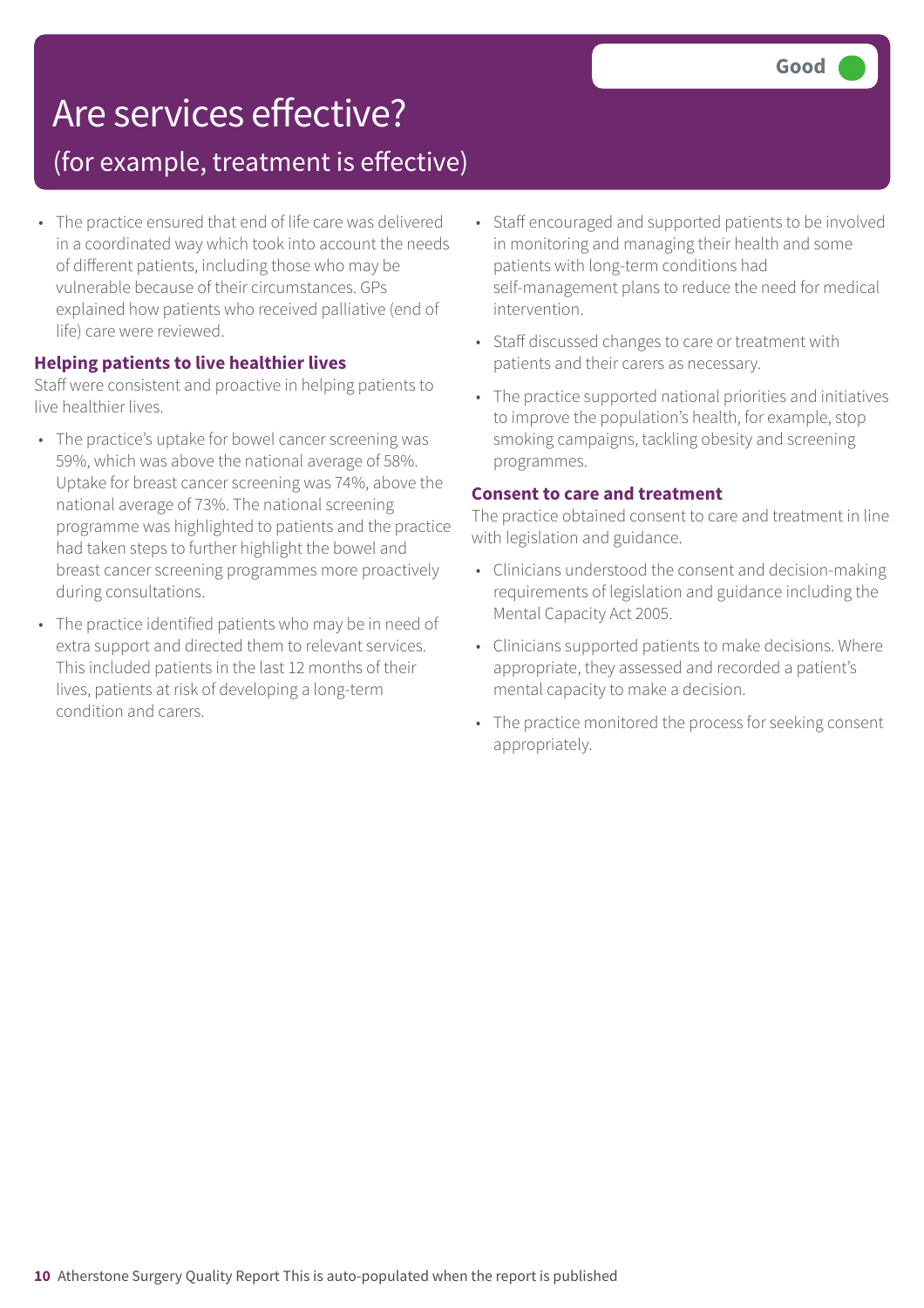## Are services caring?

## **Our findings**

**We rated the practice, and all of the population groups, as good for caring.**

#### **Kindness, respect and compassion**

Staff treated patients with kindness, respect and compassion.

- Staff understood patients' personal, cultural, social and religious needs.
- The practice gave patients timely support and information and included carers when a patient had one.
- Reception staff told us when patients needed privacy to discuss sensitive issues they were offered a private room.
- All of the 38 patient Care Quality Commission comment cards we received were positive about the service experienced. This is in line with the results of the NHS Friends and Family Test and other feedback received by the practice.

Results from the July 2017 annual national GP patient survey showed patients felt they were treated with compassion, dignity and respect. There were 257 surveys sent out and 109 were returned. This represented about 1% of the practice population. The practice was above average for most of its satisfaction scores on consultations with GPs and nurses. For example:

- 93% of patients who responded said the GP was good at listening to them compared with the clinical commissioning group (CCG) average of 90% and the national average of 89%.
- 96% of patients who responded said the GP gave them enough time; CCG - 88%; national average - 88%.
- 98% of patients who responded said they had confidence and trust in the last GP they saw; CCG - 96%; national average - 95%.
- 94% of patients who responded said the last GP they spoke to was good at treating them with care and concern; CCG– 87%; national average - 86%.
- 90% of patients who responded said the nurse was good at listening to them; (CCG) - 92%; national average  $-91\%$ .
- 89% of patients who responded said the nurse gave them enough time; CCG - 92%; national average - 92%.
- 98% of patients who responded said they had confidence and trust in the last nurse they saw; CCG - 98%; national average - 97%.
- 89% of patients who responded said the last nurse they spoke to was good at treating them with care and concern; CCG - 92%; national average - 91%.
- 94% of patients who responded said they found the receptionists at the practice helpful; CCG - 84%; national average - 87%.

Following the recruitment of heath care assistants, pressure on the practice nursing team had reduced and the practice management were positive about expecting to see an improvement in the patient satisfaction scores in those areas.

### **Involvement in decisions about care and treatment**

Staff helped patients be involved in decisions about their care and were aware of the Accessible Information Standard (a requirement to make sure that patients and their carers can access and understand the information they are given):

- Interpretation services were available for patients who did not have English as a first language. This was a small minority of the practice patient list and although the practice did not display notices in other languages, staff advised patients this service was available when required.
- Staff communicated with patients in a way that they could understand, for example, communication aids and easy read materials were available. Staff were fully aware of any specialist needs that any regular or long-standing patients had.
- Staff helped patients and their carers find further information and access community and advocacy services. They helped them ask questions about their care and treatment.

The practice proactively identified patients who were carers when they first registered with the practice, through discussion and by information displayed in the waiting

**11** Atherstone Surgery Quality Report This is auto-populated when the report is published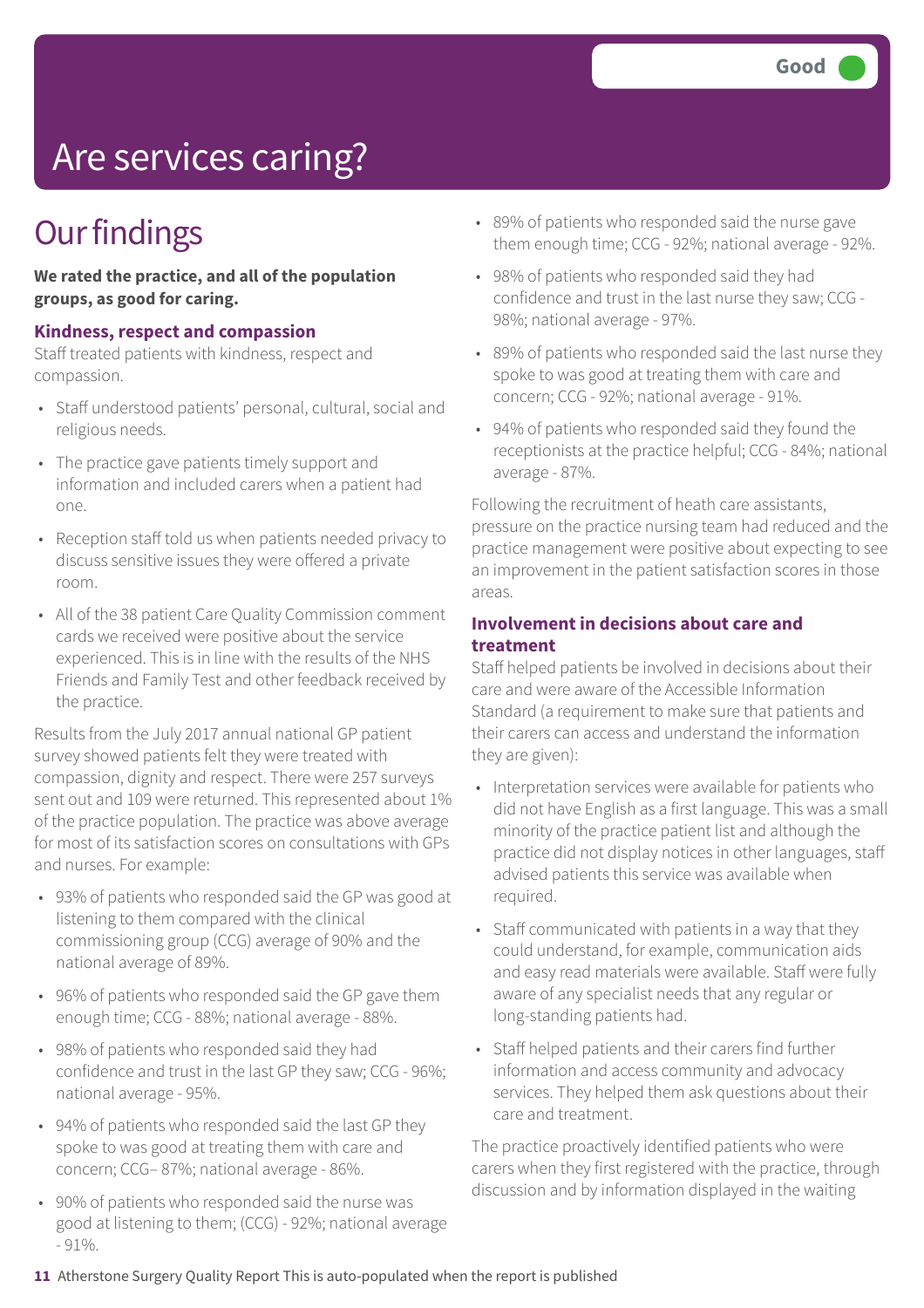## Are services caring?

room. The practice's computer system alerted GPs if a patient was also a carer. Located in an area with larger elderly population, the practice had identified over 1200 patients as carers (just under 8% of the practice list).

- Carers were given carer's assessments to determine any additional support that could be provided.
- Staff told us that if families had experienced bereavement, their usual GP contacted them or sent them a sympathy card with a bereavement booklet. Families were also signposted to the bereavement service offered by the local George Eliot Hospital.

Results from the national GP patient survey showed patients responded positively to questions about their involvement in planning and making decisions about their care and treatment. Results were in line with local and national averages, with some results above:

• 91% of patients who responded said the last GP they saw was good at explaining tests and treatments compared with the clinical commissioning group (CCG) average of 87% and the national average of 86%.

- 90% of patients who responded said the last GP they saw was good at involving them in decisions about their care; CCG - 83%; national average - 82%.
- 94% of patients who responded said the last nurse they saw was good at explaining tests and treatments; CCG - 92%; national average - 90%.
- 91% of patients who responded said the last nurse they saw was good at involving them in decisions about their care; CCG - 88%; national average - 85%.

### **Privacy and dignity**

The practice respected and promoted patients' privacy and dignity.

- Staff recognised the importance of patients' dignity and respect.
- The practice complied with the Data Protection Act 1998 and staff had received appropriate training along with annual updates.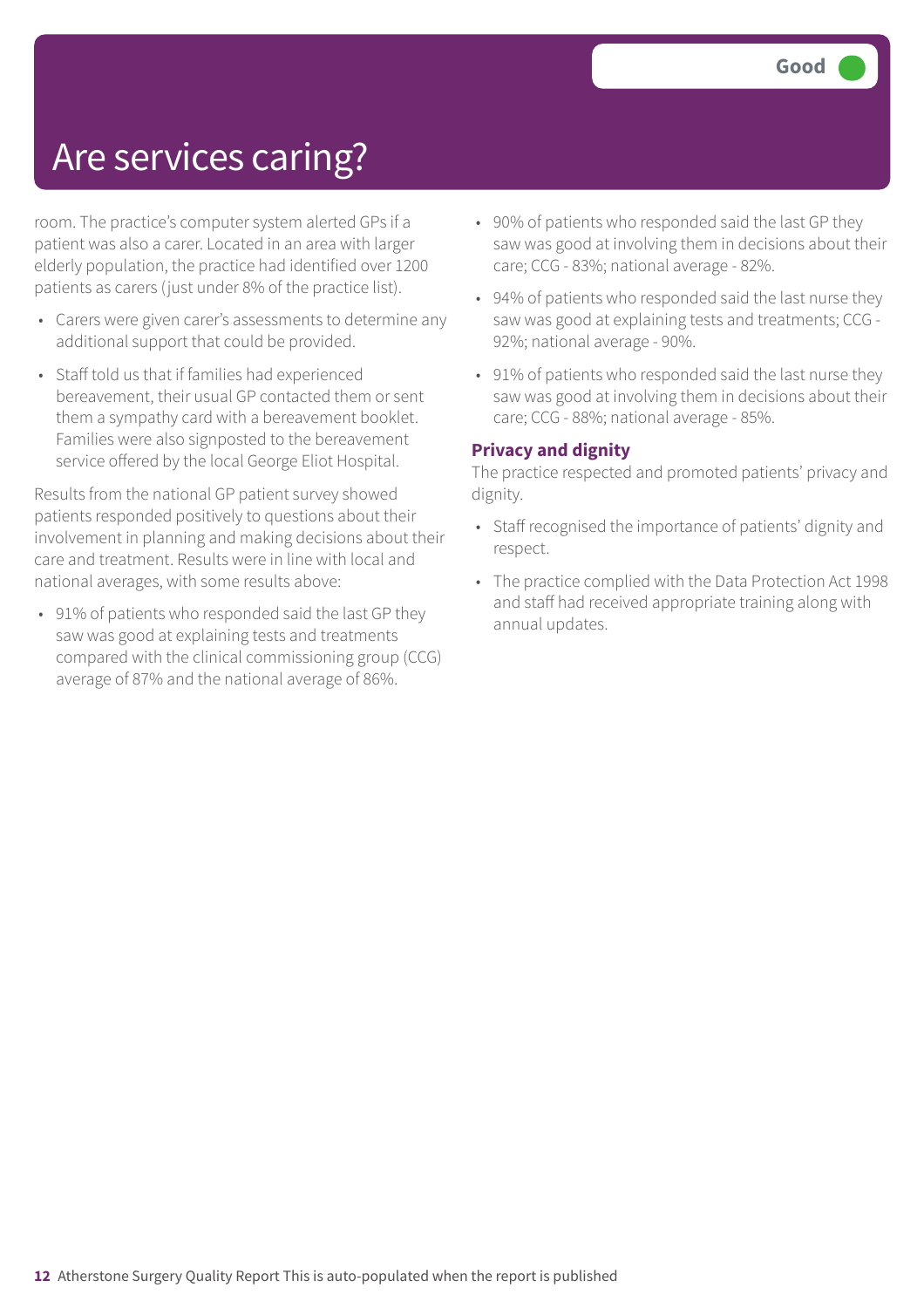## Are services responsive to people's needs?

(for example, to feedback?)

## **Our findings**

**We rated the practice, and all of the population groups, as good for providing responsive services.**

**Responding to and meeting people's needs**

Atherstone Surgery organised and delivered services to meet patients' needs. It took account of patient needs and preferences.

- The practice understood the needs of its population and tailored services in response to those needs. For example, patients who worked were given appointments outside of their working hours whenever possible and the practice actively encouraged the use of online services to book and cancel appointments and also request repeat prescriptions .
- The practice improved services where possible in response to unmet needs , for example, by providing additional telephone appointments for patients who did not necessarily need to visit the practice.
- The facilities and premises were appropriate for the services delivered.
- Care and treatment for patients with multiple long-term conditions and patients approaching the end of life was coordinated with other services, for example, the district nursing and MacMillan nursing teams.

Older people:

- All patients had a named GP who supported them in whatever setting they lived, whether it was at home or in a care home.
- The practice was responsive to the needs of older patients, and offered home visits and urgent appointments for those with enhanced needs.
- The practice worked with the community matron to ensure patients who were particularly vulnerable or frail received the care and advice they needed.

People with long-term conditions:

• Patients with a long-term condition received an annual review to check their health and medicines needs were being appropriately met. This was carried out more frequently if required. Multiple conditions were reviewed at one appointment. Patients who failed to attend for their annual health check were contacted by telephone.

• The practice held regular meetings (every four to six weeks) with the local district nursing team to discuss and manage the needs of patients with complex medical issues and they were invited to practice staff meetings when required.

Families, children and young people:

- We found there were systems to identify and follow up children living in disadvantaged circumstances and who were at risk, for example, children and young people who had a high number of accident and emergency (A&E) attendances. Records we looked at confirmed this.
- All parents or guardians calling with concerns about a child under the age of 18 were offered a same day appointment when necessary. If possible, these were timed to avoid school hours.
- The practice worked closely with an organisation called The Health Store which promotes and empowers young people to make informed choices about their relationships, sexual health and general health.

Working age people (including those recently retired and students):

- The needs of this population group had been identified and the practice had adjusted the services it offered to ensure these were accessible, flexible and offered continuity of care. For example, patients who worked were offered appointments outside of their working hours or at the end of each day's surgery whenever possible.
- Telephone and web GP consultations were available which supported patients who were unable to attend the practice during normal working hours.
- Travel vaccinations were available.

People whose circumstances make them vulnerable:

- The practice held a register of patients living in vulnerable circumstances including homeless people and those with a learning disability. There were no travellers registered at the practice at the time of our inspection.
- The practice was a designated 'Safe Place' with the local authority.
- The practice provided a weekly signed prescription for patients who had difficulty managing their medicines.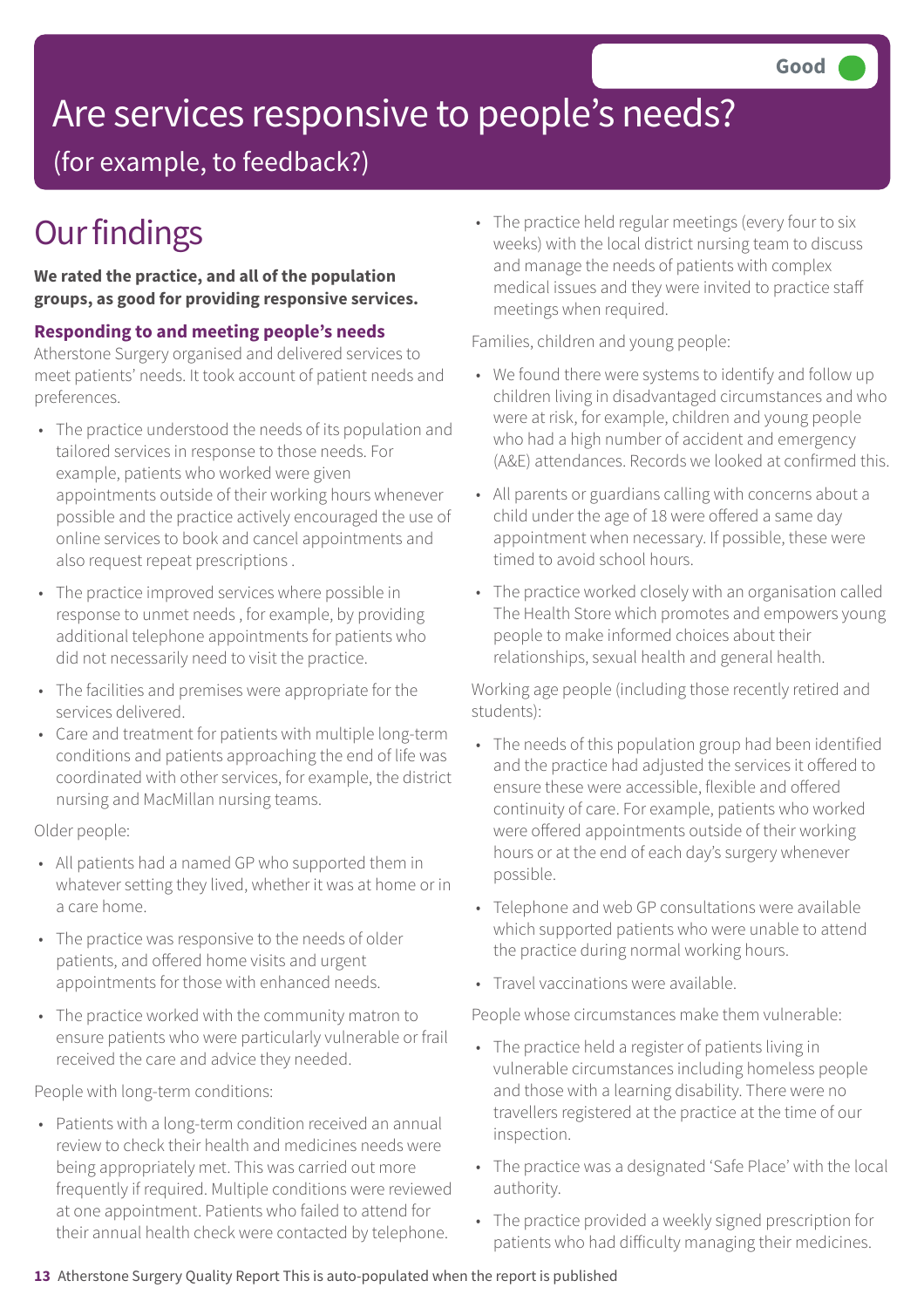## Are services responsive to people's needs?

## (for example, to feedback?)

People experiencing poor mental health (including people with dementia):

- Staff interviewed had a good understanding of how to support patients with mental health needs and those patients living with dementia.
- A staff member had been trained as a dementia navigator to provide additional support to patients with dementia and their carers.
- Access to counselling through Improving Access to Psychological Therapies (IAPT) was available within the practice every day.

### **Timely access to the service**

Patients were able to access care and treatment from the practice within an acceptable timescale for their needs.

- Patients had timely access to initial assessment, test results, diagnosis and treatment.
- Waiting times, delays and cancellations were minimal and managed appropriately. The practice publicised the number of appointments lost when patients did not attend to draw attention to the time lost when patients could be seen.
- Patients with the most urgent needs and children had their care and treatment prioritised.
- The appointment system was easy to use.

Results from the July 2017 annual national GP patient survey showed that patients' satisfaction with how they could access care and treatment was comparable to local and national averages. This was supported by observations on the day of inspection and completed comment cards. There were 257 surveys sent out and 109 were returned. This represented about 1% of the practice population.

• 73% of patients who responded were satisfied with the practice's opening hours compared with the clinical commissioning group (CCG) average of 75% and the national average of 76%. The practice team continued to monitor this and were aware that although some patients would have liked to have extended hours appointments available, it had previously found, in-line with other GP practices in this rural area, that there was little demand. An urgent care GP walk-in centre and out of hours service was located at the George Eliot Hospital in nearby Nuneaton which could also be accessed by a direct bus service.

- 67% of patients who responded said they could get through easily to the practice by phone; CCG – 59%; national average - 71%.
- 90% of patients who responded said that the last time they wanted to speak to a GP or nurse they were able to get an appointment; CCG - 85%; national average - 84%.
- 81% of patients who responded said their last appointment was convenient; CCG - 82%; national average - 81%.
- 68% of patients who responded described their experience of making an appointment as good; CCG - 68%; national average - 73%.
- 56% of patients who responded said they did not normally have to wait too long to be seen; CCG - 61%; national average - 68%. Practice management told us this had been affected by the open surgery held on Monday and Friday mornings. Patients were advised of the approximate waiting time to be seen during these mornings however.

### **Listening and learning from concerns and complaints**

The practice took complaints and concerns seriously and responded to them appropriately to improve the quality of care.

- Information about how to make a complaint or raise concerns was available and it was easy to do. Staff told us how they treated patients who made complaints with respect and compassion.
- The complaints policy and procedures were in line with recognised guidance and contractual obligations for GPs in England. Five complaints were received in the last year. We reviewed one complaint and found it had been satisfactorily handled in a timely way.
- The practice learned lessons from individual concerns and complaints and also from analysis of trends. It acted as a result to improve the quality of care. For example, by examining ways to improve communication with patients to suit their best interests.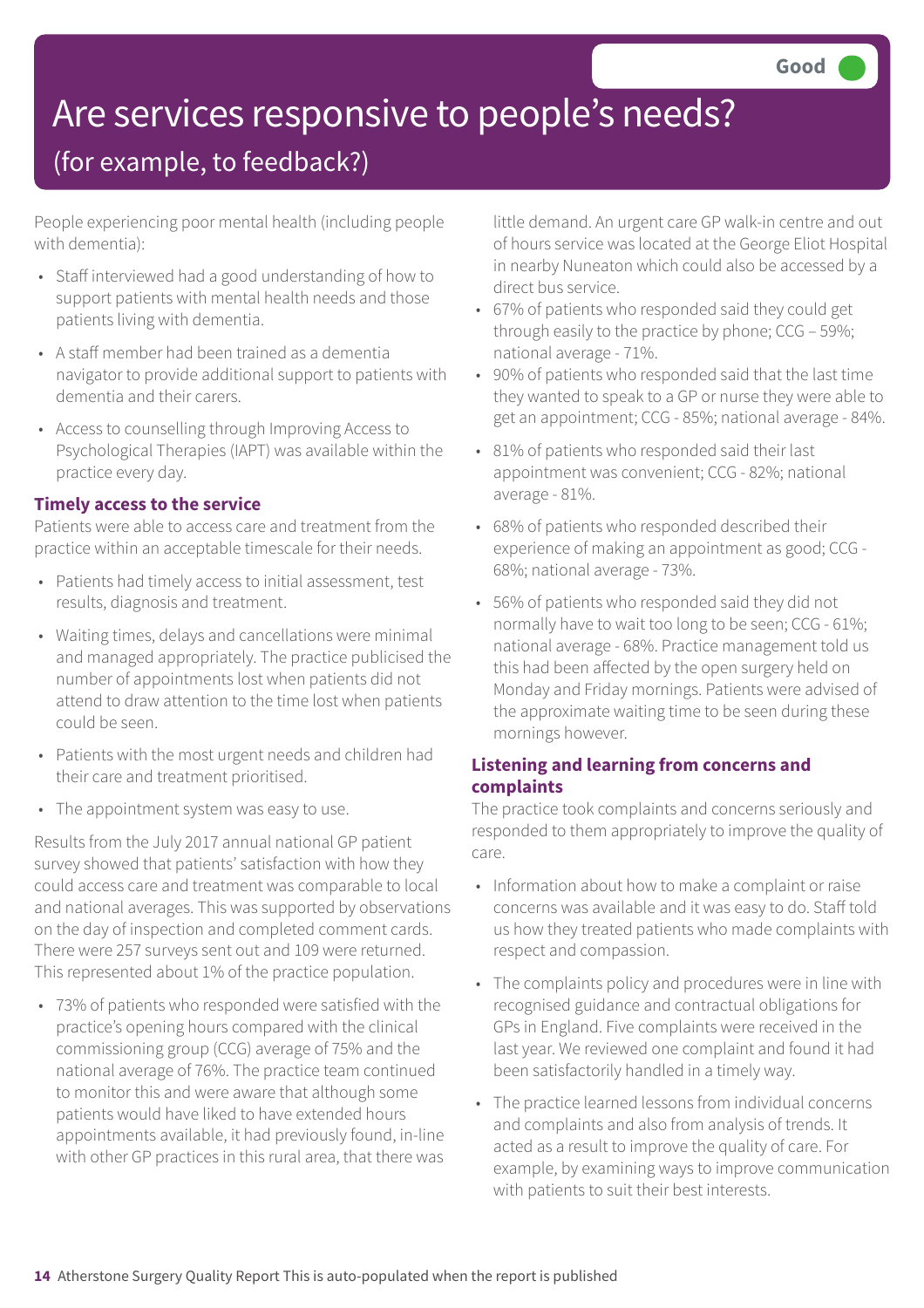## Are services well-led?

(for example, are they well-managed and do senior leaders listen, learn and take appropriate action)

## **Our findings**

**We rated the practice as good for providing a well-led service.**

### **Leadership capacity and capability**

Leaders had the capacity and skills to deliver high-quality, sustainable care.

- Leaders had the experience, capacity and skills to deliver the practice strategy and address risks to it.
- They were knowledgeable about issues and priorities relating to the quality and future of services. They understood the challenges and were addressing them, for example by planning future measures to accommodate more patients as programmes for building new houses were planned for the local area.
- The practice team had successfully recruited four new GP partners within the last three years which had enabled lead and specialist roles to be re-defined. This had also enable succession planning to take place, as two GP partners had recently retired and three more were due to retire within the next three years.
- Leaders at all levels were visible and approachable. They worked closely with staff and others to make sure they prioritised compassionate and inclusive leadership. Staff we spoke with were complimentary about GPs and practice management and told us they were well supported.
- The practice had effective processes to develop leadership capacity and skills, including planning for the future leadership of the practice and a future need to provide increased clinical capacity. For example, by recruiting and training health care assistants.

### **Vision and strategy**

The practice had a clear vision and credible strategy to deliver high quality care and promote good outcomes for patients.

• There was a clear vision and set of values which placed treating patients with dignity and respect at its core. This was based on the values of proving high quality care with high levels of training and education – referred to throughout our inspection. Appropriate strategies and plans were in place to support this.

- The practice developed its vision, values and strategy jointly with patients, staff and external partners. This included the local authority and other local NHS services.
- A business development plan was in place for 2015-2020. Plans included the redevelopment of the practice building and extension of the car park to best meet patient demand and ease pressure on space.
- Staff were aware of and understood the vision, values and strategy and their role in achieving them. Practice performance was reviewed in the light of this at a practice meeting held every four to six weeks.
- The strategy was in line with health and social priorities across the region and the practice was a member of Primary Care Warwickshire Federation, a group of local GP practices who worked together to improve health care within the local area.
- The practice monitored progress against delivery of the strategy.

### **Culture**

The practice had a culture of high-quality sustainable care.

- Staff stated they felt respected, supported and valued. They were proud to work in the practice. They told us how leadership had an 'open door' policy and were always approachable.
- The practice focused on the needs of patients.
- Leaders and managers had procedures in place to act on behaviour and performance inconsistent with the vision and values of the practice, although they had not been needed in recent years.
- Openness, honesty and transparency were demonstrated when responding to incidents and complaints. We saw evidence to demonstrate that patients were fully communicated with when incidents occurred or complaints were made. The provider was aware of and had systems to ensure compliance with the requirements of the duty of candour.
- Staff we spoke with told us they were able to raise concerns and were encouraged to do so. They had confidence that these would be addressed and they would be treated fairly.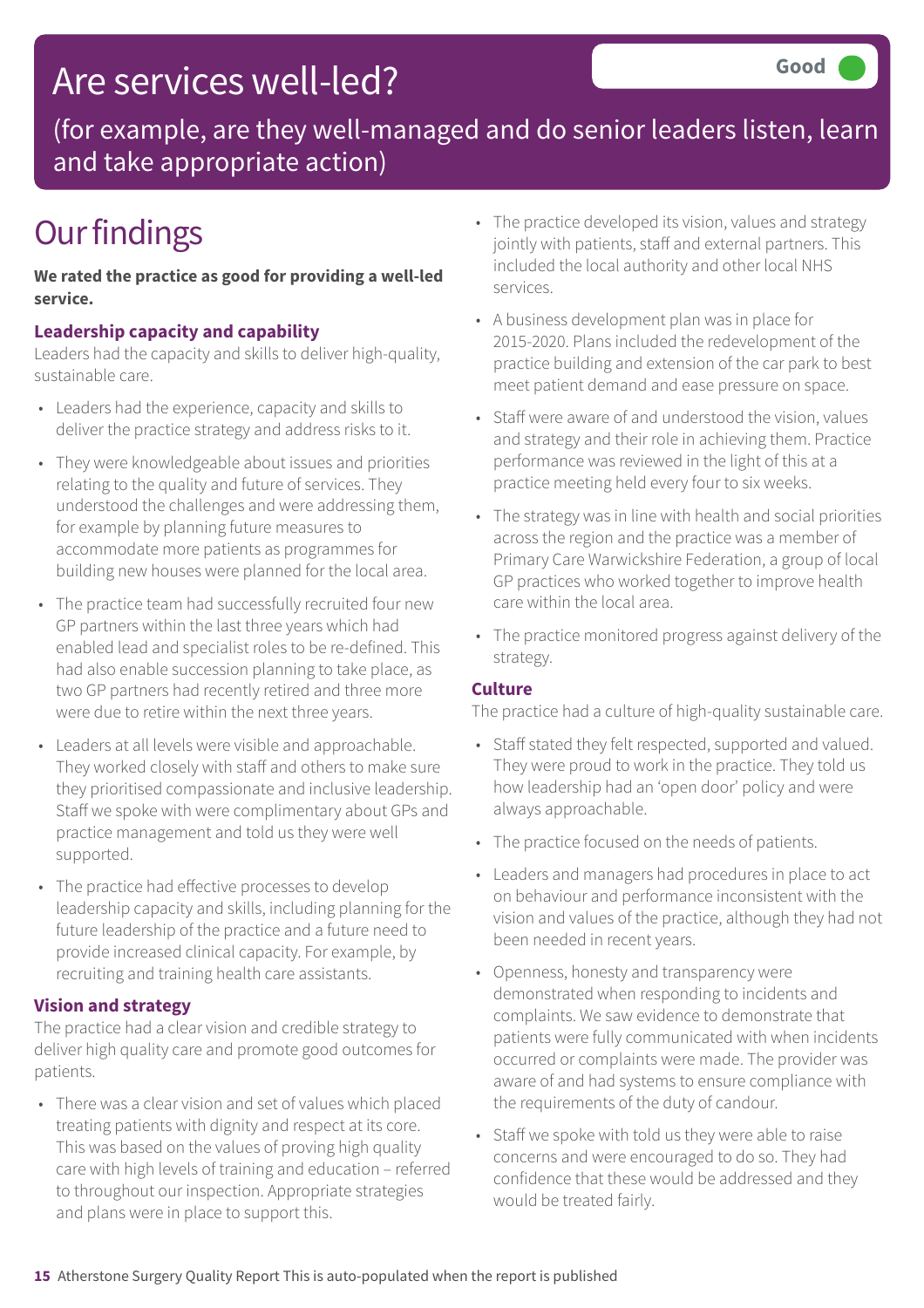## Are services well-led?

## (for example, are they well-managed and do senior leaders listen, learn and take appropriate action)

- There were processes for providing all staff with the development they need. This included appraisal and career development conversations. All staff received annual appraisals. Staff were supported to meet the requirements of professional revalidation where necessary and all professional registrations were up to date.
- Clinical staff, including nurses, were considered valued members of the practice team. They were given protected time for professional development and evaluation of their clinical work.
- The practice actively promoted equality and diversity. It identified and addressed the causes of any workforce inequality. Staff had received equality and diversity training. Staff felt they were treated equally and fairly.

#### **Governance arrangements**

There were clear responsibilities, roles and systems of accountability to support good governance and management.

- The staff structure was clearly defined and staff were aware of their own roles and responsibilities and who they reported to. The practice provided additional support and training to ensure staff were developed within those roles.
- A programme of continuous clinical and internal audit was used to monitor quality and to make improvements.
- Policies and procedures were tailored to the practice and were available to all staff. They were reviewed annually and staff were informed of any changes.
- Staff were clear on their roles and accountabilities including in respect of safeguarding and infection prevention and control.
- Practice leaders had established policies, procedures and activities to ensure safety and assured themselves that they were operating as intended.

### **Managing risks, issues and performance**

There were clear and effective processes for managing risks, issues and performance.

- There was an effective, process to identify, understand, monitor and address current and future risks including risks to patient safety. This included future demand that would be placed on the practice as the local population grew.
- The practice had processes to manage current and future performance. Performance of employed clinical staff could be demonstrated through audit of their consultations, prescribing and referral decisions. Practice leaders had oversight of Medicines and Healthcare products Regulatory Agency (MHRA) alerts, incidents, and complaints. When we discussed the management of these with practice staff, it was clear procedures were appropriately followed.
- Clinical audit had a positive impact on quality of care and outcomes for patients. There was clear evidence of action to change practice to improve quality.
- The practice had plans in place and had trained staff for major incidents. A business continuity plan detailed what would happen in a range of emergency situations, including the sudden unavailability of the practice building. Copies of this were kept by key staff off-site for use in emergency.
- The practice implemented service developments and where efficiency changes were made this was with input from clinicians to understand their impact on the quality of care.

### **Appropriate and accurate information**

The practice acted on appropriate and accurate information.

- Quality and operational information was used to ensure and improve performance which was regularly reviewed in practice meetings and clinical meetings. Performance information was combined with the views of patients.
- The practice used performance information which was reported and monitored and management and staff were held to account. This was linked to staff appraisal and training.
- The information used to monitor performance and the delivery of quality care was accurate and useful. There were plans to address any identified weaknesses.